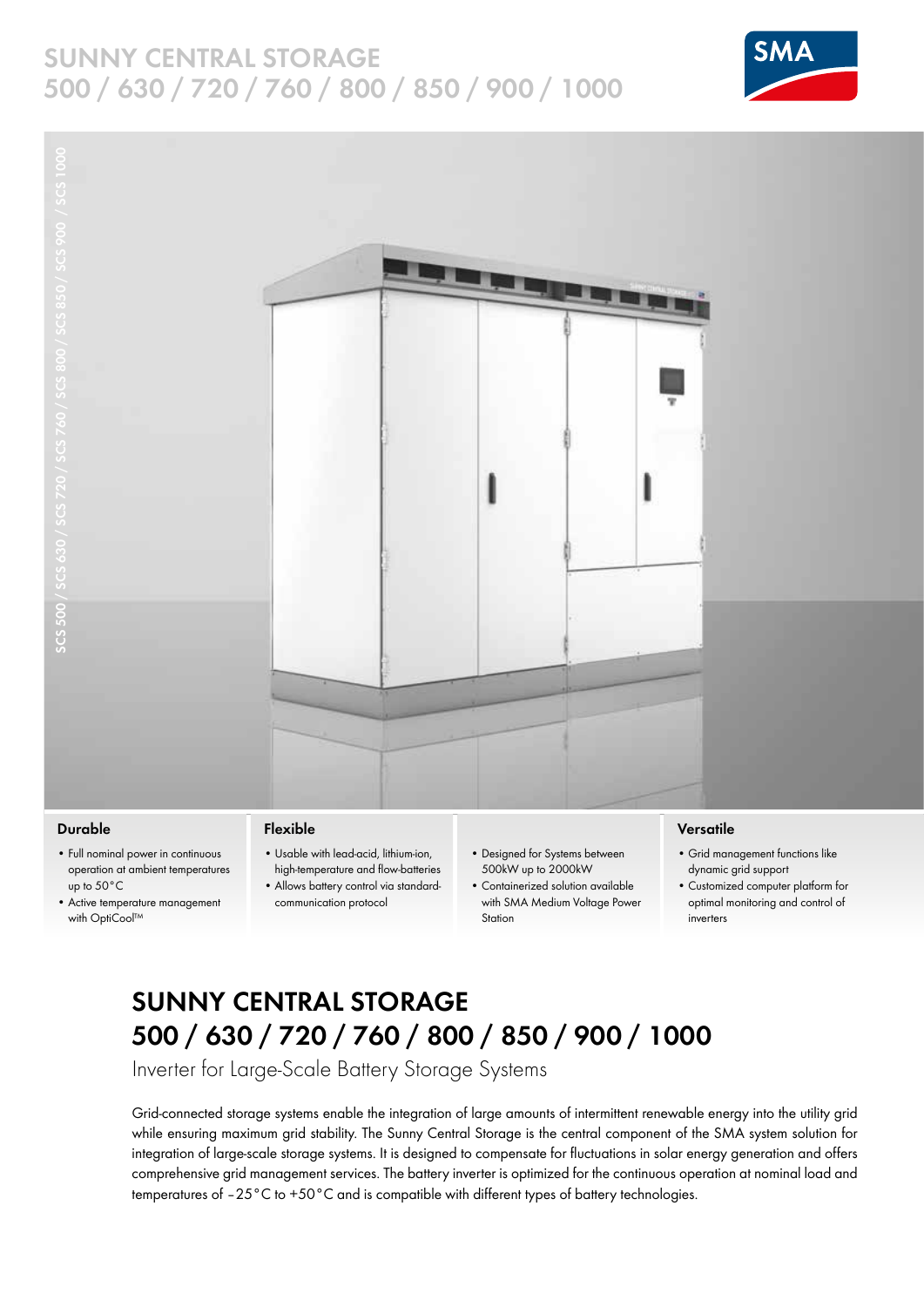# **SUNNY CENTRAL Storage 500 / 630 / 720 / 760 /800 / 850 / 900 / 1000**

| Technical data                                                                 | <b>Sunny Central Storage</b><br>500                        | <b>Sunny Central Storage</b><br>630   | <b>Sunny Central Storage</b><br>720 |
|--------------------------------------------------------------------------------|------------------------------------------------------------|---------------------------------------|-------------------------------------|
| <b>DC</b> connection                                                           |                                                            |                                       |                                     |
| Max. DC power (at cos $\varphi = 1$ )                                          | 560 kW                                                     | 713 kW                                | 808 kW                              |
| Voltage range                                                                  | 430 V to 850 V                                             | 500 V to 850 V                        | 480 V to 850 V                      |
| Rated voltage                                                                  | 449 V                                                      | 529 V                                 | 577 V                               |
| Max. input current                                                             | 1400 A                                                     | 1400 A                                | 1400 A                              |
| <b>AC</b> connection                                                           |                                                            |                                       |                                     |
| Rated power (at 25°C) / nominal AC power (at 50°C)                             | 550 kVA / 500 kVA                                          | 700 kVA / 630 kVA                     | 792 kVA / 720 kVA                   |
| Nominal AC voltage / nominal AC voltage range                                  | 270 V / 243 V to 310 V                                     | 315 V / 284 V to 362 V                | 324 V / 292 V to 372 V              |
| AC power frequency / range                                                     |                                                            | 50 Hz, 60 Hz / 47 Hz to 63 Hz         |                                     |
| Rated power frequency / rated grid voltage                                     | 50 Hz / 270 V                                              | 50 Hz / 315 V                         | 50 Hz / 324 V                       |
| Max. AC current / max. total harmonic distortion                               |                                                            | 1411A/0.03                            |                                     |
| Power factor at rated power / displacement power factor adjustable             | 1 / 0.0 leading to 0.0 lagging                             |                                       |                                     |
| Feed-in phases / connection phases                                             |                                                            | 3/3                                   |                                     |
| Efficiency <sup>1)</sup>                                                       |                                                            |                                       |                                     |
| Max. efficiency                                                                | 98.6%                                                      | 98.7%                                 | 98.6%                               |
| <b>Protective devices</b>                                                      |                                                            |                                       |                                     |
| DC side disconnection device                                                   |                                                            | Motor-driven load-break switch        |                                     |
| AC side disconnection device                                                   |                                                            | AC circuit breaker                    |                                     |
| DC overvoltage protection                                                      |                                                            | Type I surge arrester                 |                                     |
| Lightning protection (according to IEC 62305-1)                                |                                                            | Lightning Protection Level III        |                                     |
| Stand-alone grid detection active / passive                                    |                                                            | $\bullet$ /-                          |                                     |
| Grid monitoring                                                                |                                                            | $\bullet$                             |                                     |
| Ground fault monitoring / remote-controlled ground fault monitoring            | $\circ$ / $\circ$                                          |                                       |                                     |
| Insulation monitoring                                                          |                                                            | $\circ$                               |                                     |
| Surge arrester for auxiliary power supply                                      |                                                            |                                       |                                     |
| Protection class (according to IEC 62103) / overvoltage category (according to |                                                            |                                       |                                     |
| IEC 60664-1)                                                                   |                                                            | 1/111                                 |                                     |
| General data                                                                   |                                                            |                                       |                                     |
| Dimensions $(W/H/D)$                                                           | 2562 / 2272 / 956 mm (101 / 89 / 38 inch)                  |                                       |                                     |
| Weight in kg                                                                   | 1900 kg / 4200 lb                                          |                                       |                                     |
| Operating temperature range                                                    |                                                            | -25°C to 62°C / -13°F to 144°F        |                                     |
| Noise emission <sup>2)</sup>                                                   | 63 db(A)                                                   | $64 \text{ db}(A)$                    | 64 db(A)                            |
| Max. self-consumption (operation) <sup>3)</sup> / self-consumption (night)     | 1900 W $/$ < 100 W                                         | 1900 W $/$ < 100 W                    | 1950 W / < 100 W                    |
| External auxiliary supply voltage                                              |                                                            | 230 V / 400 V (3 / N / PE)            |                                     |
| Cooling concept                                                                |                                                            | OptiCool                              |                                     |
| Degree of protection: electronics / connection area (according to IEC 60529) / |                                                            |                                       |                                     |
| according to IEC 60721-3-4                                                     |                                                            | IP54 / IP43 / 4C2, 4S2                |                                     |
| Application in unprotected outdoor environments / indoor                       | $\bullet$ / $\circ$                                        |                                       |                                     |
| Maximum permissible value for relative humidity (non-condensing)               | 15% to 95%                                                 |                                       |                                     |
| Maximum operating altitude above MSL 2000 m / 3000 m                           |                                                            | $\bullet$ / $\circ$                   |                                     |
| Fresh air consumption (inverter)                                               | 3000 $m^3/h$                                               |                                       |                                     |
| Features                                                                       |                                                            |                                       |                                     |
| DC connection / AC connection                                                  |                                                            | Ring terminal lug / ring terminal lug |                                     |
| Display                                                                        | HMI touch display                                          |                                       |                                     |
| Communication / protocols                                                      | Ethernet (optical fiber optional), Modbus                  |                                       |                                     |
| Color enclosure / door / base / roof                                           | RAL 9016 / 9016 / 7004 / 7004                              |                                       |                                     |
| Guarantee: 5 / 10 / 15 / 20 / 25 years                                         | $\bullet$ /0/0/0/0                                         |                                       |                                     |
| Configurable grid management functions                                         | Reactive power setpoint, dynamic grid support (e.g. LVRT)  |                                       |                                     |
| Certificates and approvals (more available on request)                         | EN 61000-6-2, EN 61000-6-4, EMC-conformity, CE-conformity, |                                       |                                     |
|                                                                                | BDEW-MSRL-manufacturer's declaration, Arrêté du 23/04/08   |                                       |                                     |
|                                                                                |                                                            |                                       |                                     |
|                                                                                |                                                            |                                       |                                     |
|                                                                                |                                                            |                                       |                                     |
| • Standard features<br>$\circ$ Optional features $-$ Not available             |                                                            |                                       |                                     |
| Type designation                                                               | <b>SCS 500</b>                                             | <b>SCS 630</b>                        | <b>SCS 720</b>                      |
|                                                                                |                                                            |                                       |                                     |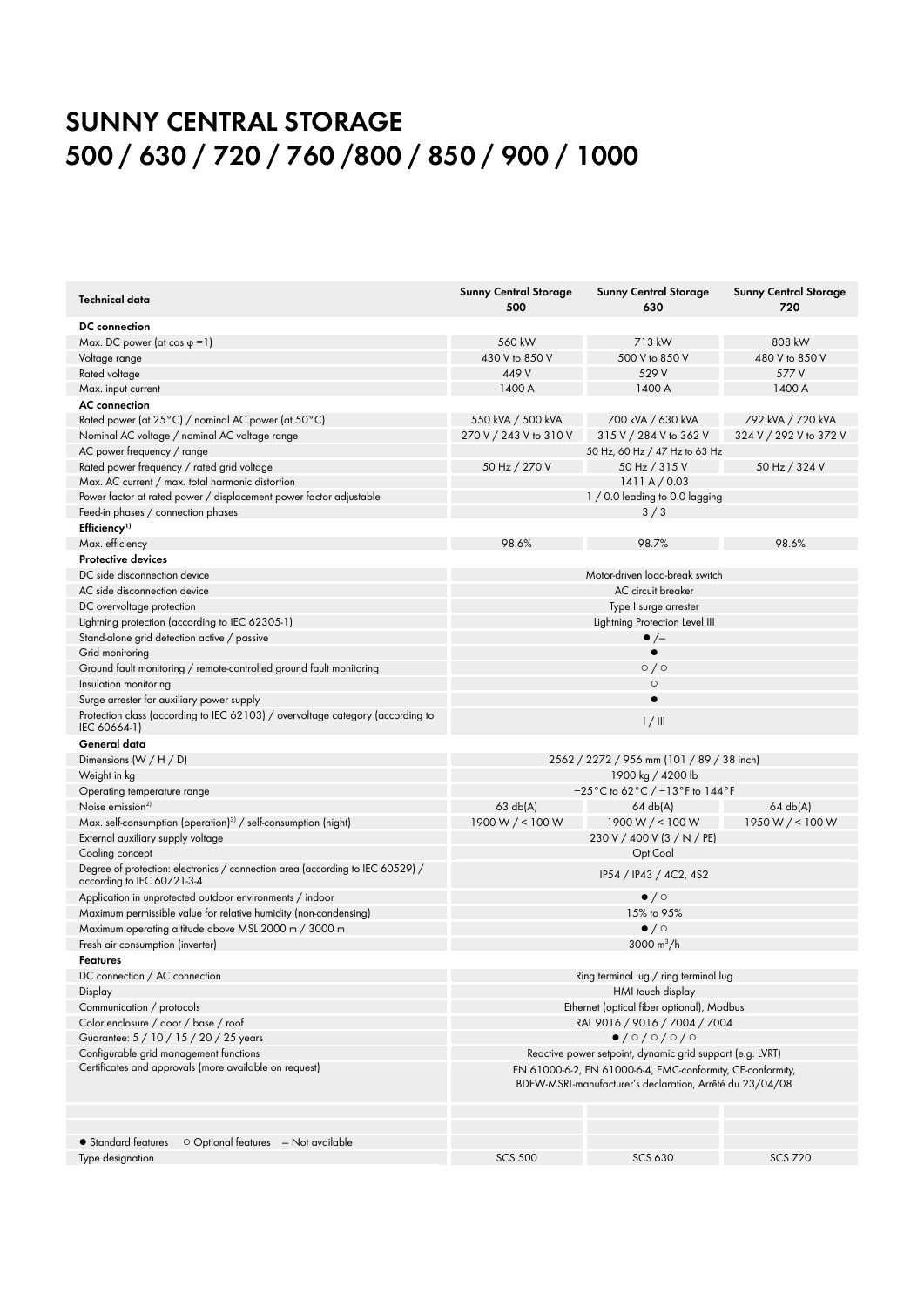| Technical data                                                                                               | <b>Sunny Central Storage</b><br>760                                                                                    | <b>Sunny Central Storage</b><br>800                                      | <b>Sunny Central Storage</b><br>850 |
|--------------------------------------------------------------------------------------------------------------|------------------------------------------------------------------------------------------------------------------------|--------------------------------------------------------------------------|-------------------------------------|
| <b>DC</b> connection                                                                                         |                                                                                                                        |                                                                          |                                     |
| Max. DC power (at cos $\varphi$ = 1)                                                                         | 853 kW                                                                                                                 | 898 kW                                                                   | 954 kW                              |
| Voltage range                                                                                                | 505 V to 850 V                                                                                                         | 530 V to 950 V                                                           | 568 V to 950 V                      |
| Rated voltage                                                                                                | 609 V                                                                                                                  | 641 V                                                                    | 681V                                |
| Max. input current                                                                                           | 1400 A                                                                                                                 | 1400 A                                                                   | 1400 A                              |
| <b>AC</b> connection                                                                                         |                                                                                                                        |                                                                          |                                     |
| Rated power (at 25°C) / nominal AC power (at 50°C)                                                           | 836 kVA / 760 kVA                                                                                                      | 880 kVA / 800 kVA                                                        | 935 kVA / 850 kVA                   |
| Nominal AC voltage / nominal AC voltage range                                                                | 342 V / 308 V to 393 V                                                                                                 | 360 V / 324 V to 414 V                                                   | 386 V / 348 V to 443 V              |
| AC power frequency / range                                                                                   |                                                                                                                        | 50 Hz, 60 Hz / 47 Hz to 63 Hz                                            |                                     |
| Rated power frequency / rated grid voltage                                                                   | 50 Hz / 342 V                                                                                                          | 50 Hz / 360 V                                                            | 50 Hz / 386 V                       |
| Max. AC current / max. total harmonic distortion                                                             |                                                                                                                        | 1411A/0.03                                                               |                                     |
| Power factor at rated power / displacement power factor adjustable                                           | 1 / 0.0 leading to 0.0 lagging                                                                                         |                                                                          |                                     |
| Feed-in phases / connection phases                                                                           | 3/3                                                                                                                    |                                                                          |                                     |
| Efficiency <sup>1)</sup>                                                                                     |                                                                                                                        |                                                                          |                                     |
| Max. efficiency                                                                                              |                                                                                                                        | 98.6%                                                                    |                                     |
| <b>Protective devices</b>                                                                                    |                                                                                                                        |                                                                          |                                     |
| DC side disconnection device                                                                                 |                                                                                                                        | Motor-driven load-break switch                                           |                                     |
| AC side disconnection device                                                                                 |                                                                                                                        | AC circuit breaker                                                       |                                     |
| DC overvoltage protection                                                                                    |                                                                                                                        | Type I surge arrester                                                    |                                     |
| Lightning protection (according to IEC 62305-1)                                                              |                                                                                                                        | Lightning Protection Level III                                           |                                     |
| Stand-alone grid detection active / passive                                                                  |                                                                                                                        | $\bullet$ /-                                                             |                                     |
| Grid monitoring                                                                                              |                                                                                                                        |                                                                          |                                     |
| Ground fault monitoring / remote-controlled ground fault monitoring                                          | $\circ$ / $\circ$                                                                                                      |                                                                          |                                     |
| Insulation monitoring                                                                                        |                                                                                                                        | $\circ$                                                                  |                                     |
| Surge arrester for auxiliary power supply                                                                    |                                                                                                                        | $\bullet$                                                                |                                     |
| Protection class (according to IEC 62103) / overvoltage category (according to<br>IEC 60664-1)               | 1/111                                                                                                                  |                                                                          |                                     |
| General data                                                                                                 |                                                                                                                        |                                                                          |                                     |
| Dimensions $(W/H/D)$                                                                                         | 2562 / 2272 / 956 mm (101 / 89 / 38 inch)                                                                              |                                                                          |                                     |
| Weight in kg                                                                                                 | 1900 kg / 4200 lb                                                                                                      |                                                                          |                                     |
| Operating temperature range                                                                                  |                                                                                                                        | $-25^{\circ}$ C to 62 $^{\circ}$ C / $-13^{\circ}$ F to 144 $^{\circ}$ F |                                     |
| Noise emission <sup>2)</sup>                                                                                 | 64 db(A)                                                                                                               | $64 \text{ db}(A)$                                                       | 63 db(A)                            |
| Max. self-consumption (operation) <sup>3)</sup> / self-consumption (night)                                   |                                                                                                                        | 1950 W / < 100 W                                                         |                                     |
| External auxiliary supply voltage                                                                            |                                                                                                                        | 230 V / 400 V (3 / N / PE)                                               |                                     |
| Cooling concept                                                                                              |                                                                                                                        | OptiCool                                                                 |                                     |
| Degree of protection: electronics / connection area (according to IEC 60529) /<br>according to IEC 60721-3-4 |                                                                                                                        | IP54 / IP43 / 4C2, 4S2                                                   |                                     |
| Application in unprotected outdoor environments / indoor                                                     | $\bullet$ / $\circ$                                                                                                    |                                                                          |                                     |
| Maximum permissible value for relative humidity (non-condensing)                                             | 15% to 95%                                                                                                             |                                                                          |                                     |
| Maximum operating altitude above MSL 2000 m / 3000 m                                                         | $\bullet$ / $\circ$                                                                                                    |                                                                          |                                     |
| Fresh air consumption (inverter)                                                                             |                                                                                                                        | 3000 $m^3/h$                                                             |                                     |
| Features                                                                                                     |                                                                                                                        |                                                                          |                                     |
| DC connection / AC connection                                                                                | Ring terminal lug / ring terminal lug                                                                                  |                                                                          |                                     |
| Display                                                                                                      | HMI touch display                                                                                                      |                                                                          |                                     |
| Communication / protocols                                                                                    | Ethernet (optical fiber optional), Modbus                                                                              |                                                                          |                                     |
| Color enclosure / door / base / roof                                                                         | RAL 9016 / 9016 / 7004 / 7004                                                                                          |                                                                          |                                     |
| Guarantee: 5 / 10 / 15 / 20 / 25 years                                                                       | 0/0/0/0/0                                                                                                              |                                                                          |                                     |
| Configurable grid management functions                                                                       | Reactive power setpoint, dynamic grid support (e.g. LVRT)                                                              |                                                                          |                                     |
| Certificates and approvals (more available on request)                                                       | EN 61000-6-2, EN 61000-6-4, EMC-conformity, CE-conformity,<br>BDEW-MSRL-manufacturer's declaration, Arrêté du 23/04/08 |                                                                          |                                     |
|                                                                                                              |                                                                                                                        |                                                                          |                                     |
| • Standard features<br>$\circ$ Optional features $-$ Not available                                           |                                                                                                                        |                                                                          |                                     |
| Type designation                                                                                             | <b>SCS 760</b>                                                                                                         | <b>SCS 800</b>                                                           | <b>SCS 850</b>                      |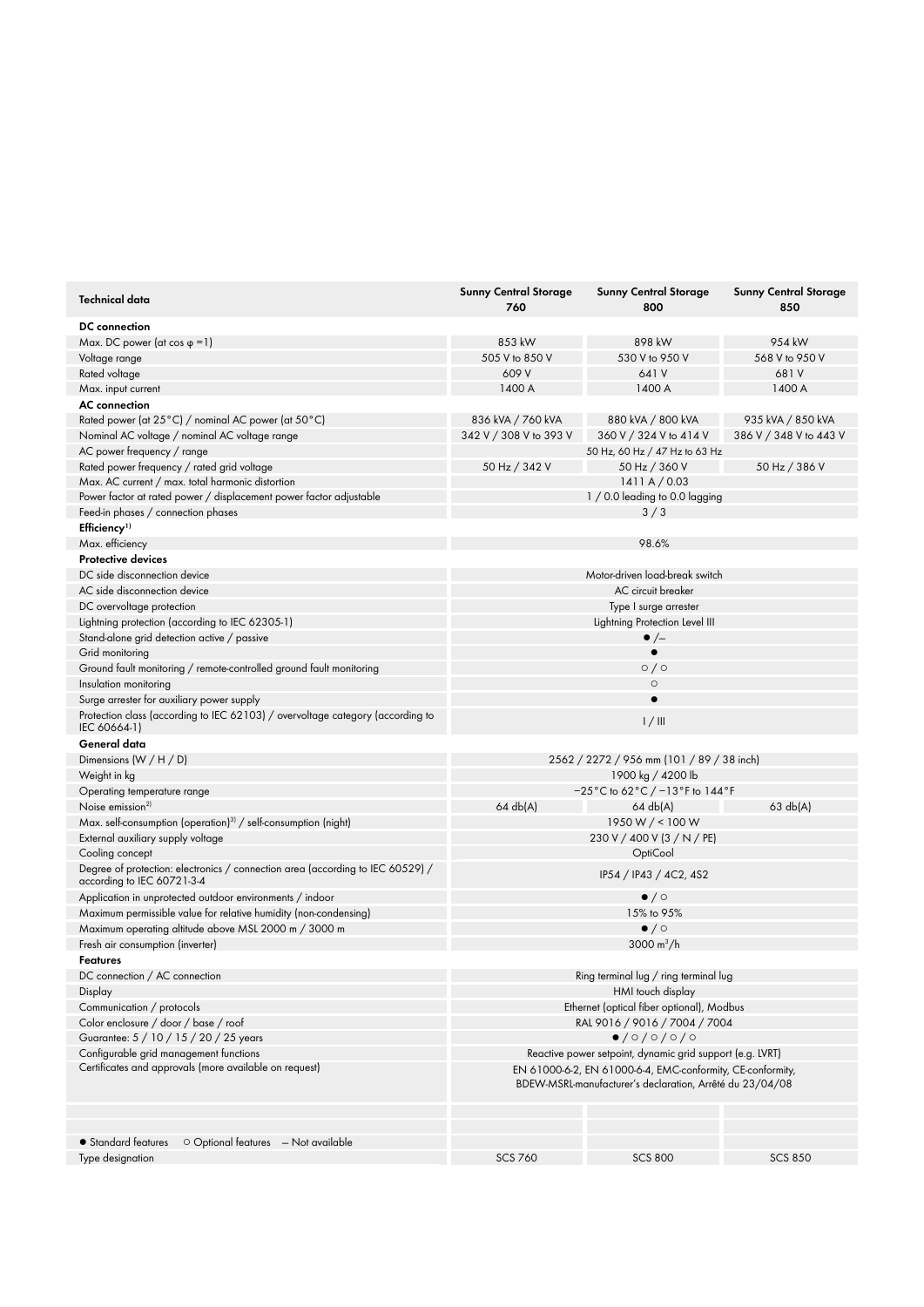| Technical data                                                                                                                              | <b>Sunny Central Storage</b><br>900                                                                                    | <b>Sunny Central Storage</b><br>1000                      |  |
|---------------------------------------------------------------------------------------------------------------------------------------------|------------------------------------------------------------------------------------------------------------------------|-----------------------------------------------------------|--|
| <b>DC</b> connection                                                                                                                        |                                                                                                                        |                                                           |  |
| Max. DC power (at cos $\varphi$ = 1)                                                                                                        | 1010 kW                                                                                                                | 1122 kW                                                   |  |
| Voltage range                                                                                                                               | 596 V to 950 V                                                                                                         | 596 V to 900 V                                            |  |
| Rated voltage                                                                                                                               | 722 V                                                                                                                  | 688 V                                                     |  |
| Max. input current                                                                                                                          | 1400 A                                                                                                                 | 1635 A                                                    |  |
| <b>AC</b> connection                                                                                                                        |                                                                                                                        |                                                           |  |
| Rated power (at 25°C) / nominal AC power ( <i>at 40°C</i> / at 50°C)                                                                        | 990 kVA / 900 kVA                                                                                                      | 1100 kVA <i>  1000 kVA  </i> 900 kVA                      |  |
| Nominal AC voltage / nominal AC voltage range                                                                                               | 405 V / 365 V to 465 V                                                                                                 |                                                           |  |
| AC power frequency / range                                                                                                                  | 50 Hz, 60 Hz / 47 Hz to 63 Hz                                                                                          |                                                           |  |
| Rated power frequency / rated grid voltage                                                                                                  |                                                                                                                        | 50 Hz / 405 V                                             |  |
| Max. AC current / max. total harmonic distortion                                                                                            | 1411A/0.03                                                                                                             | 1568 A / 0.03                                             |  |
| Power factor at rated power / displacement power factor adjustable                                                                          |                                                                                                                        | $1/0.0$ leading to 0.0 lagging                            |  |
| Feed-in phases / connection phases                                                                                                          |                                                                                                                        | 3/3                                                       |  |
| Efficiency <sup>1)</sup>                                                                                                                    |                                                                                                                        |                                                           |  |
| Max. efficiency                                                                                                                             | 98.6%                                                                                                                  | 98.7%                                                     |  |
| <b>Protective devices</b>                                                                                                                   |                                                                                                                        |                                                           |  |
| DC side disconnection device                                                                                                                |                                                                                                                        | Motor-driven load-break switch                            |  |
| AC side disconnection device                                                                                                                | AC circuit breaker                                                                                                     |                                                           |  |
| DC overvoltage protection                                                                                                                   |                                                                                                                        | Type I surge arrester                                     |  |
| Lightning protection (according to IEC 62305-1)                                                                                             |                                                                                                                        | Lightning Protection Level III                            |  |
| Stand-alone grid detection active / passive                                                                                                 | $\bullet$ /-                                                                                                           |                                                           |  |
| Grid monitoring                                                                                                                             |                                                                                                                        |                                                           |  |
| Ground fault monitoring / remote-controlled ground fault monitoring                                                                         | $\circ$ / $\circ$                                                                                                      |                                                           |  |
| Insulation monitoring                                                                                                                       |                                                                                                                        | $\circ$                                                   |  |
| Surge arrester for auxiliary power supply<br>Protection class (according to IEC 62103) / overvoltage category (according to<br>IEC 60664-1) | 1/11                                                                                                                   |                                                           |  |
| General data                                                                                                                                |                                                                                                                        |                                                           |  |
| Dimensions $(W/H/D)$                                                                                                                        |                                                                                                                        | 2562 / 2272 / 956 mm (101 / 89 / 38 inch)                 |  |
| Weight in kg                                                                                                                                | 1900 kg / 4200 lb                                                                                                      |                                                           |  |
| Operating temperature range                                                                                                                 |                                                                                                                        | $-25$ °C to 62 °C / $-13$ °F to 144 °F                    |  |
| Noise emission <sup>2)</sup>                                                                                                                | $64 \text{ db}(A)$                                                                                                     | $68$ db(A)                                                |  |
| Max. self-consumption (operation) <sup>3)</sup> / self-consumption (night)                                                                  |                                                                                                                        | 1950 W $/$ < 100 W                                        |  |
| External auxiliary supply voltage                                                                                                           |                                                                                                                        | 230 V / 400 V (3 / N / PE)                                |  |
| Cooling concept                                                                                                                             |                                                                                                                        | OptiCool                                                  |  |
| Degree of protection: electronics / connection area (according to IEC 60529) /<br>according to IEC 60721-3-4                                | IP54 / IP43 / 4C2, 4S2                                                                                                 |                                                           |  |
| Application in unprotected outdoor environments / indoor                                                                                    |                                                                                                                        | $\bullet$ / $\circ$                                       |  |
| Maximum permissible value for relative humidity (non-condensing)                                                                            | 15% to 95 %                                                                                                            |                                                           |  |
| Maximum operating altitude above MSL 2000 m / 3000 m                                                                                        | $\bullet$ / $\circ$                                                                                                    |                                                           |  |
| Fresh air consumption (inverter)                                                                                                            |                                                                                                                        | 3000 m <sup>3</sup> /h                                    |  |
| Features                                                                                                                                    |                                                                                                                        |                                                           |  |
| DC connection / AC connection                                                                                                               |                                                                                                                        | Ring terminal lug / ring terminal lug                     |  |
| Display                                                                                                                                     | HMI touch display                                                                                                      |                                                           |  |
| Communication / protocols                                                                                                                   | Ethernet (optical fiber optional), Modbus                                                                              |                                                           |  |
| Color enclosure / door / base / roof                                                                                                        | RAL 9016 / 9016 / 7004 / 7004                                                                                          |                                                           |  |
| Guarantee: 5 / 10 / 15 / 20 / 25 years                                                                                                      | $\bullet$ /0/0/0/0                                                                                                     |                                                           |  |
| Configurable grid management functions                                                                                                      |                                                                                                                        | Reactive power setpoint, dynamic grid support (e.g. LVRT) |  |
| Certificates and approvals (more available on request)                                                                                      | EN 61000-6-2, EN 61000-6-4, EMC-conformity, CE-conformity,<br>BDEW-MSRL-manufacturer's declaration, Arrêté du 23/04/08 |                                                           |  |
|                                                                                                                                             |                                                                                                                        |                                                           |  |
| • Standard features<br>$\circ$ Optional features $-$ Not available                                                                          |                                                                                                                        |                                                           |  |
| Type designation                                                                                                                            | <b>SCS 900</b>                                                                                                         | <b>SCS 1000</b>                                           |  |
|                                                                                                                                             |                                                                                                                        |                                                           |  |

<sup>1)</sup> Efficiency measured without internal power supply

2) Sound pressure level at a distance of 10 m

3) Self-consumption at rated operation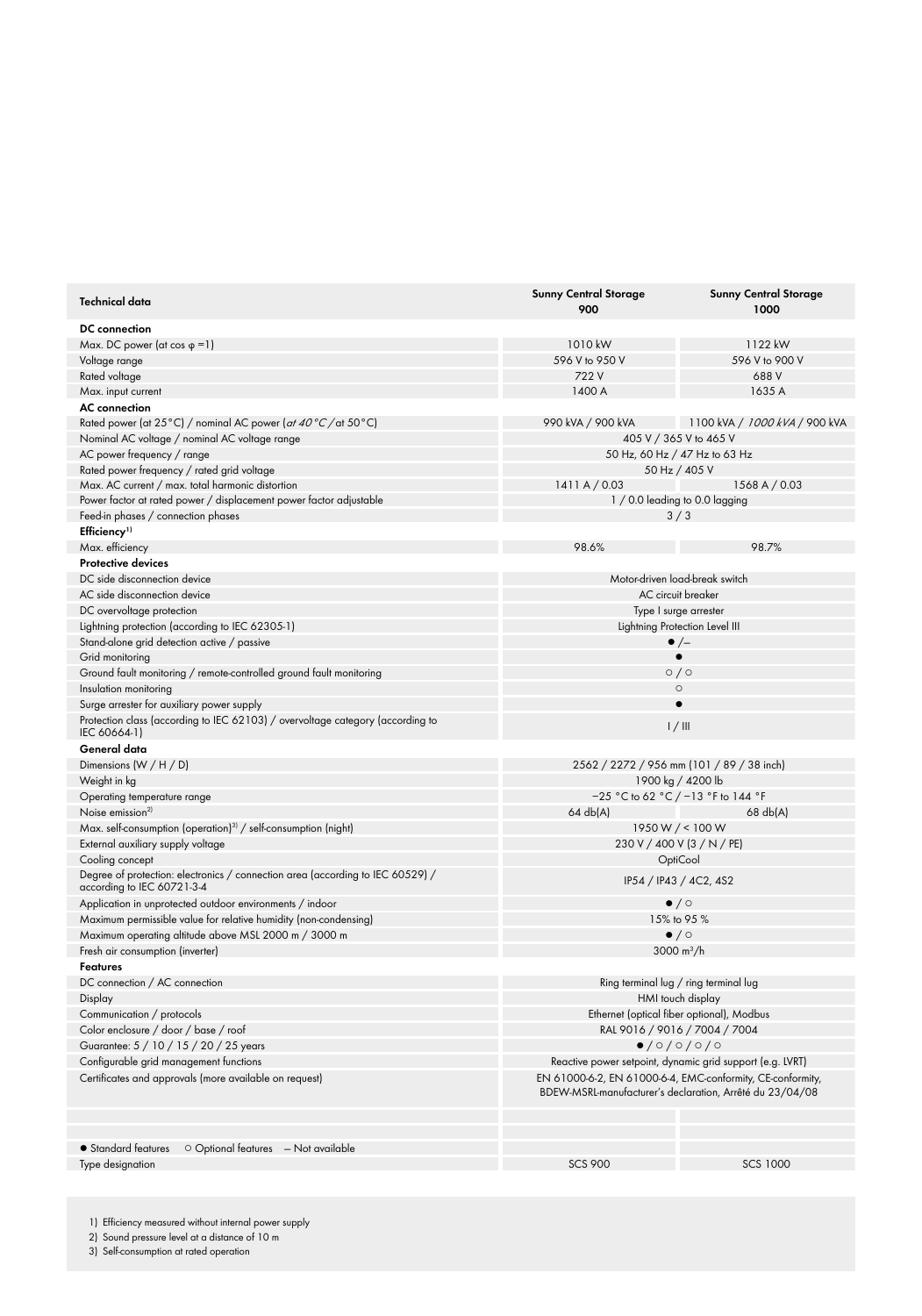## **SUNNY CENTRAL Storage 500 / 630 / 720 / 760 /800 / 850 / 900 / 1000**

### **APPLICATIONS**

- • Supports the growth of renewable energy in public grids
- Increases fuel saving potential in PV Hybrid Diesel systems • Provision of grid ancillary services



By combining several of these schemes, higher power systems can be realized

### **FUNCTIONS**

- • Set point for active and reactive power
- • Four quadrant operation
- Frequency and voltage control thru  $P(f)$  and  $Q(U)$
- • Ramp-Rate Control of PV power
- • Peak shaving and peak shifting
- • Optimized operation of genset
- Reducing necessary spinning reserve of gensets
- • Battery start up and stop sequence
- • Always stays in the battery normal operation window